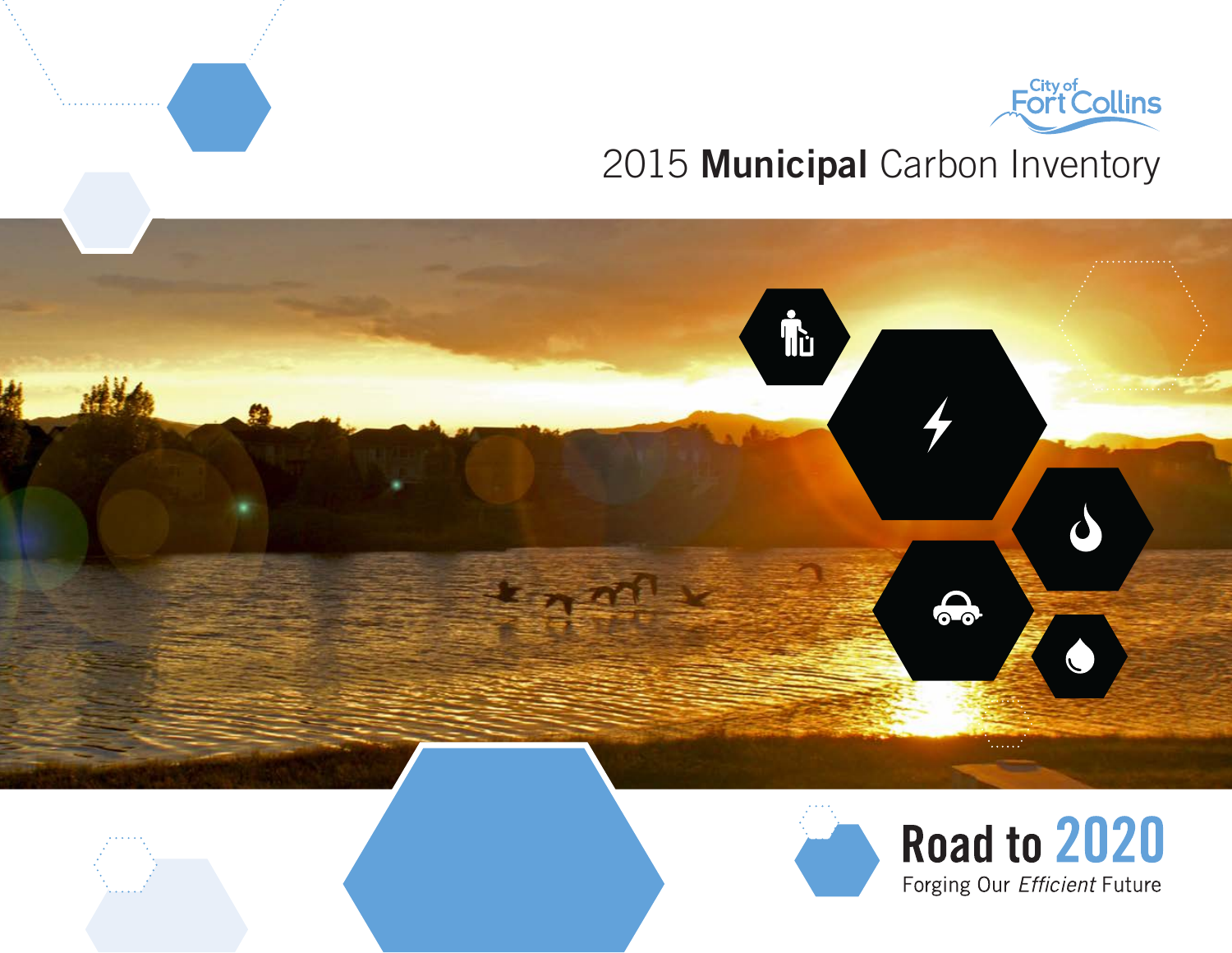



The City of Fort Collins as an organization has had a long history of promoting sustainability through a variety of innovative programs and policies to lead by example. The Sustainability Team annually examines the City's energy use, fuel mix, energy efficiency, and other municipal goals to achieve transformational progress.

# Goals on the Road to 2020

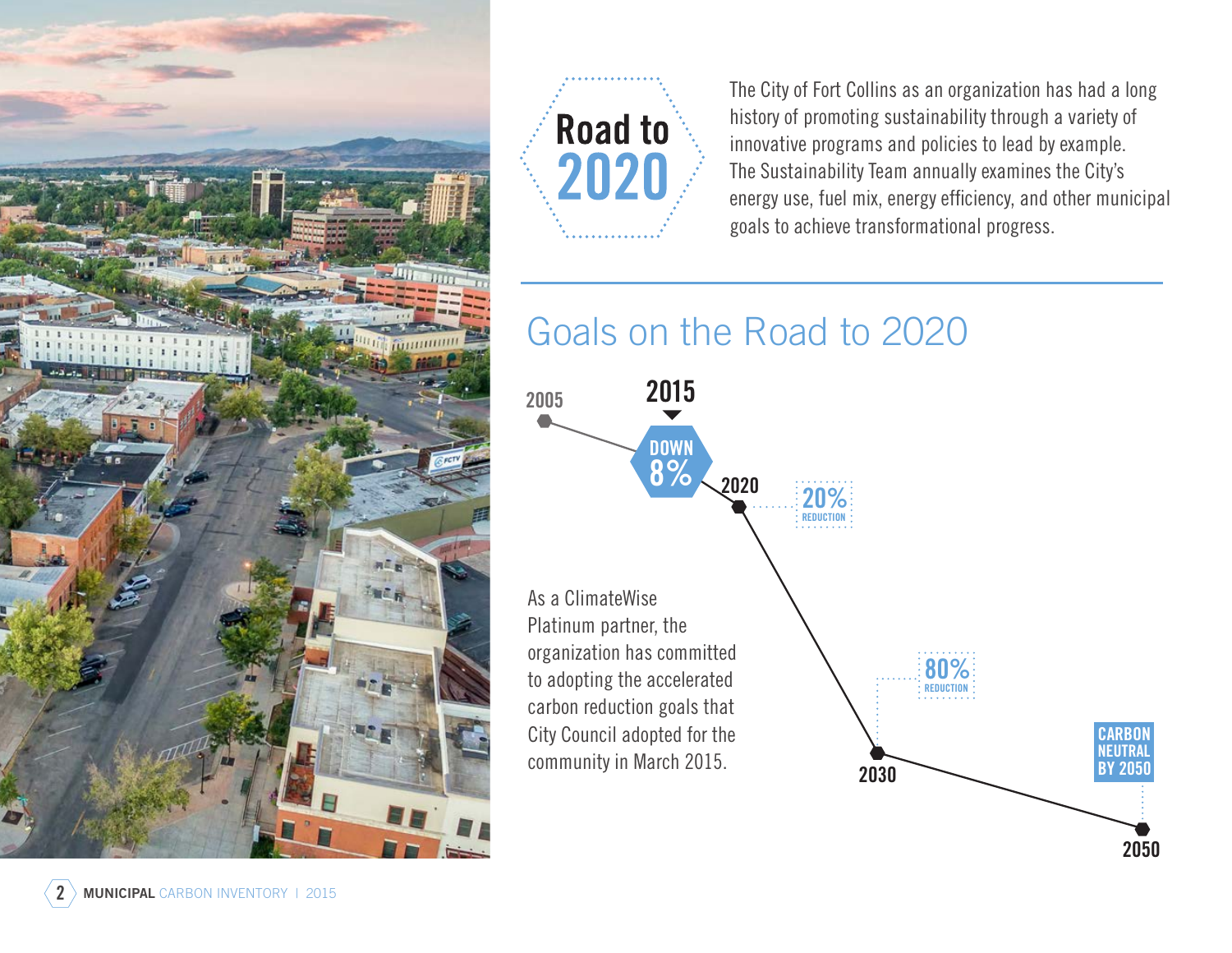# 2005 to 2015

## What's changed with a decade of efforts?

Between 2005 and 2015, the City has tracked decreases in several key indicators involving annual carbon emissions equivalents calculated per...

- Employee − 15%
- Square Footage − 11%
- Vehicle − 5%

Over the past five years, \$239,694 was invested in innovation projects through federal grant money and the employee Innovation Fund. The investments yielded \$2,191,245 in cumulative savings and carbon emissions reductions of 55,168 MT, nearly the entire carbon footprint of the municipal organization.

# Leading By Example

The City set a LEED Gold Building standard for new municipal construction and remodeling projects over 5,000 square feet to promote energy efficiency and accelerate the adoption of renewables. Staff design buildings to exceed code requirements.



▶ One example is the new NIX Administration **building.** The 4.103-square-foot building is one of the most energy efficient buildings in the City's 75-building inventory. The energy modeling predicted 24.5 kBtu/ft2/year and in the first 12 months the facility is at 21.4 kBtu/ft2/year. Our best performing office facility (215 N Mason) was at approximately 40 kBtu/ft2/year in 2015.

### NIX Farm Administration Building

#### RENEWABLE ENERGY PRODUCTION

• Photovoltaic: 6 kW system

#### PASSIVE CLIMATE CONTROL

- Southern orientation (optimizing the sun's energy)
- Daylighting
- High vertical windows
- Solar tubes
- HVAC: Geothermal

#### APPLIANCES & BUILDING MATERIAL

- All LED lighting
- Low-flow Toilets
- U-factor (efficient) windows
- VOC-free paints
- Electric Vehicle charging station
- R-value (efficient) insulation, walls and attic space:

#### LOCATION, LANDSCAPING & TRANSPORTATION

- **Xeriscaping**
- Southside deciduous trees: Netleaf Hackberries, Bigtooth
- Maples, Hoptrees, and Mountain Ash.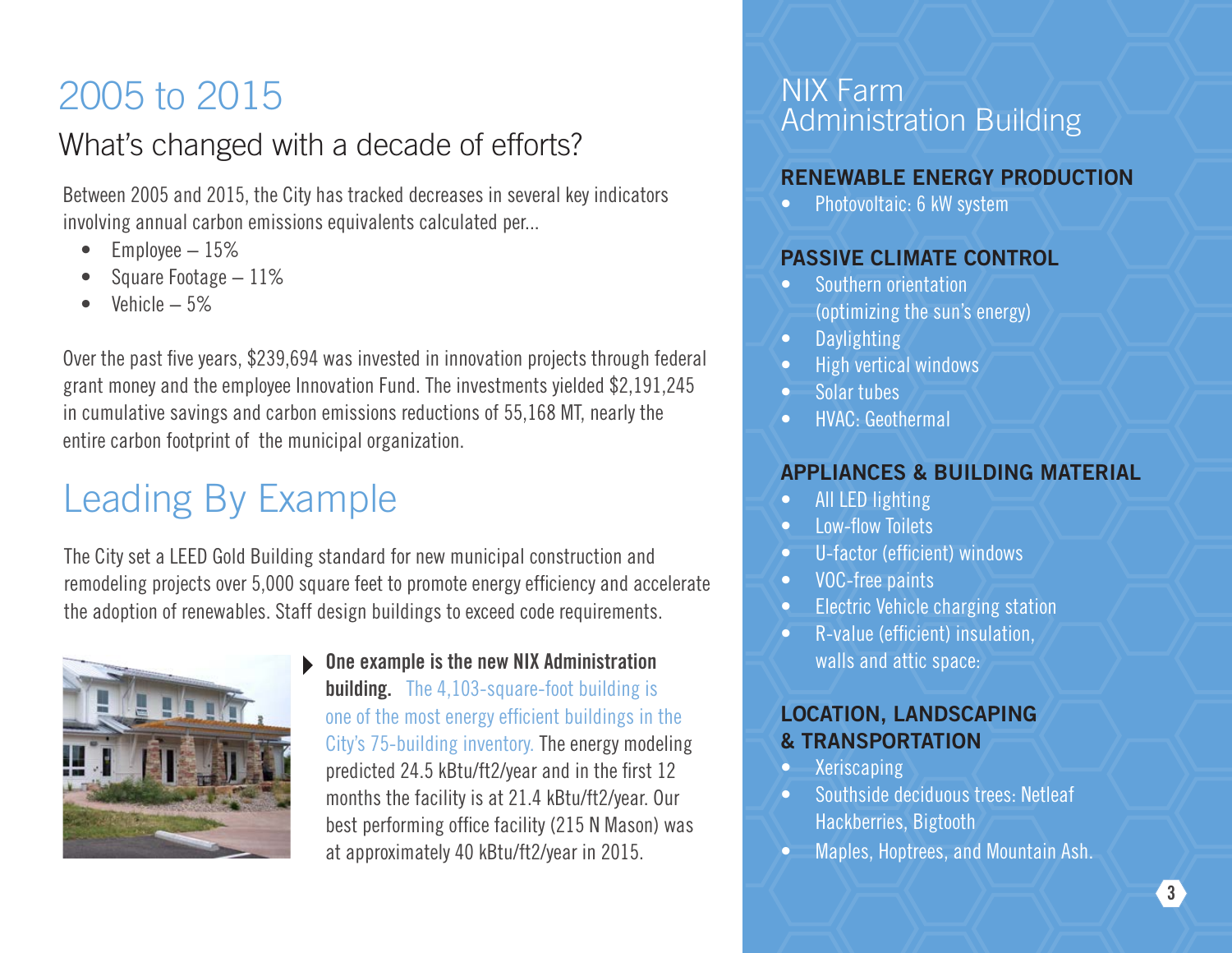

# 2015 Progress

**Electricity** (50% of inventory)

#### EMISSIONS HAVE DECREASED 21% SINCE 2005.

Reductions have been achieved in part due to energy efficiency programs and use of renewable energy.

#### HIGHLIGHTS:

- Electricity use per employee decreased by 8% over the 2005 baseline.
- Municipal photovoltaic production is estimated at roughly 200,000 kWh/yr, offsetting approximately 190 metric tons of CO2e.
- The Senior Center completed a LEED certified net-zero expansion project including a 25 kW solar photovoltaic system.

## Solid Waste (18% of inventory)

#### EMISSIONS HAVE DECREASED 12% SINCE 2005.

The municipal organization generates three waste streams: material deposited by the public in waste containers at parks, natural areas, and recreational facilities; industrial by-products from activities such as street sweeping, stormwater detention pond clean-outs, and repair/maintenance of water and sewer pipes; and discarded "office" material from administrative buildings, shops, warehouses, and utility plants.

2015 industrial diversion totaled 87%; office diversion rates reached 31%. Emission reductions from the Hoffman Mill crushing facility totaled 5,578 MT and the City earned a profit of \$297,192. The City earned \$92,140 from metal recycling, which reduced emissions by 3,000 MT.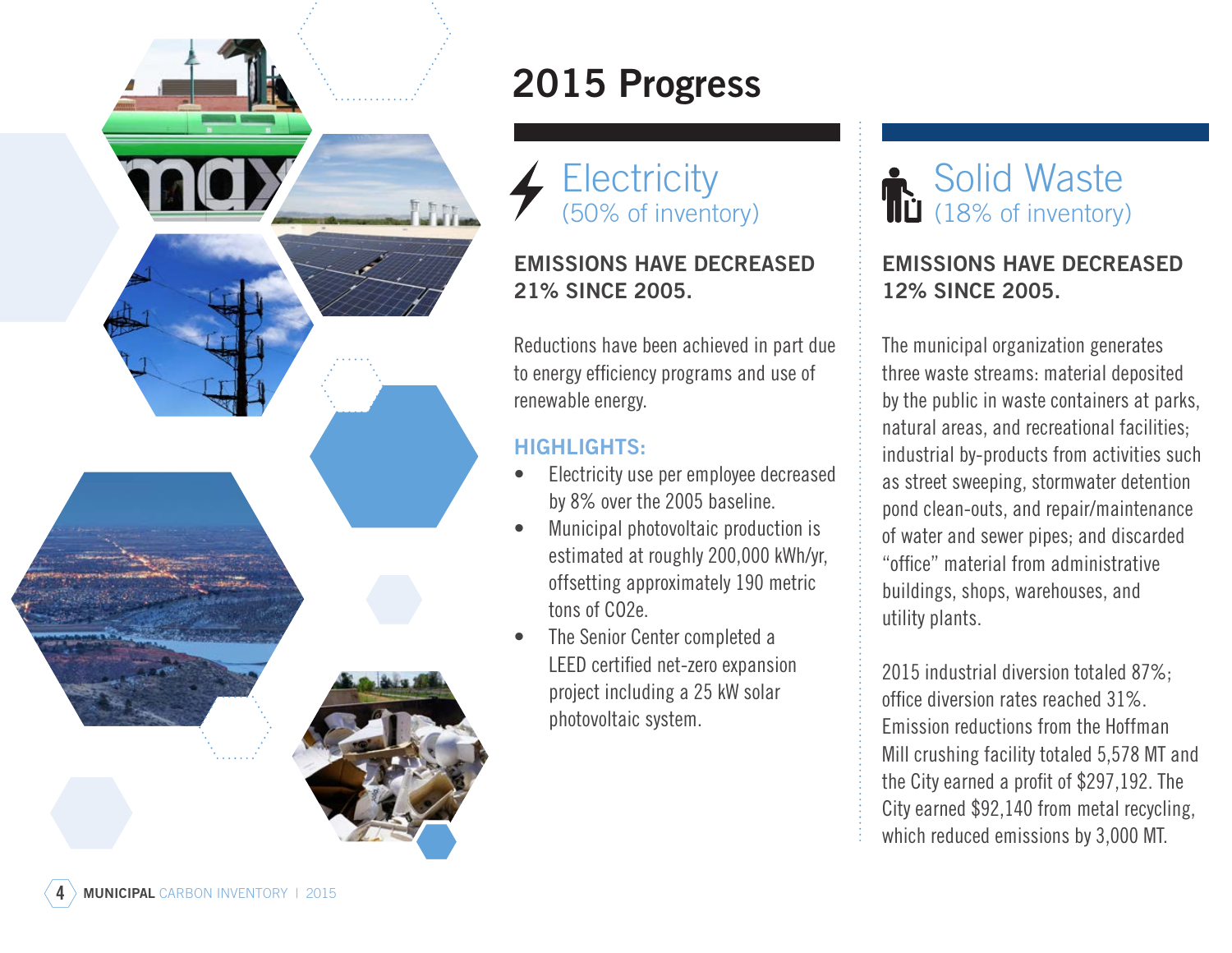

#### EMISSIONS HAVE INCREASED 38% SINCE 2005.

Natural gas burns cleaner than other fossil fuels, but it still contributes to greenhouse gases, and production and processing contributes to emissions.

With MAX services, the organization's natural gas use has increased but mass transportation is a key factor for lowering the community's carbon emissions.



#### EMISSIONS HAVE INCREASED 11% SINCE 2005.

Transportation emissions include pollution from fleet vehicles such as snowplows, buses, utility service vehicles, Natural Areas and Parks maintenance. The organization will be increasing efforts to purchase alternative fuel vehicles including CNG buses and electric cars. Enhanced efforts will included a pilot Young Farmers Program and Carbon Sequestration projects.

#### HIGHLIGHTS:

- The City surpassed its 2020 alternative fuel goal.
- A new Bike Share Program was launched to increase community health and reduce air pollution.

### Water Related (1% of inventory)

#### EMISSIONS HAVE DECREASED 46% SINCE 2005.

Water-related sources account for only a small percentage (<1%) of total carbon emissions, but strategies related to water conservation are also important considerations for community resiliency.

Reductions have been achieved in part due to water efficiency programs.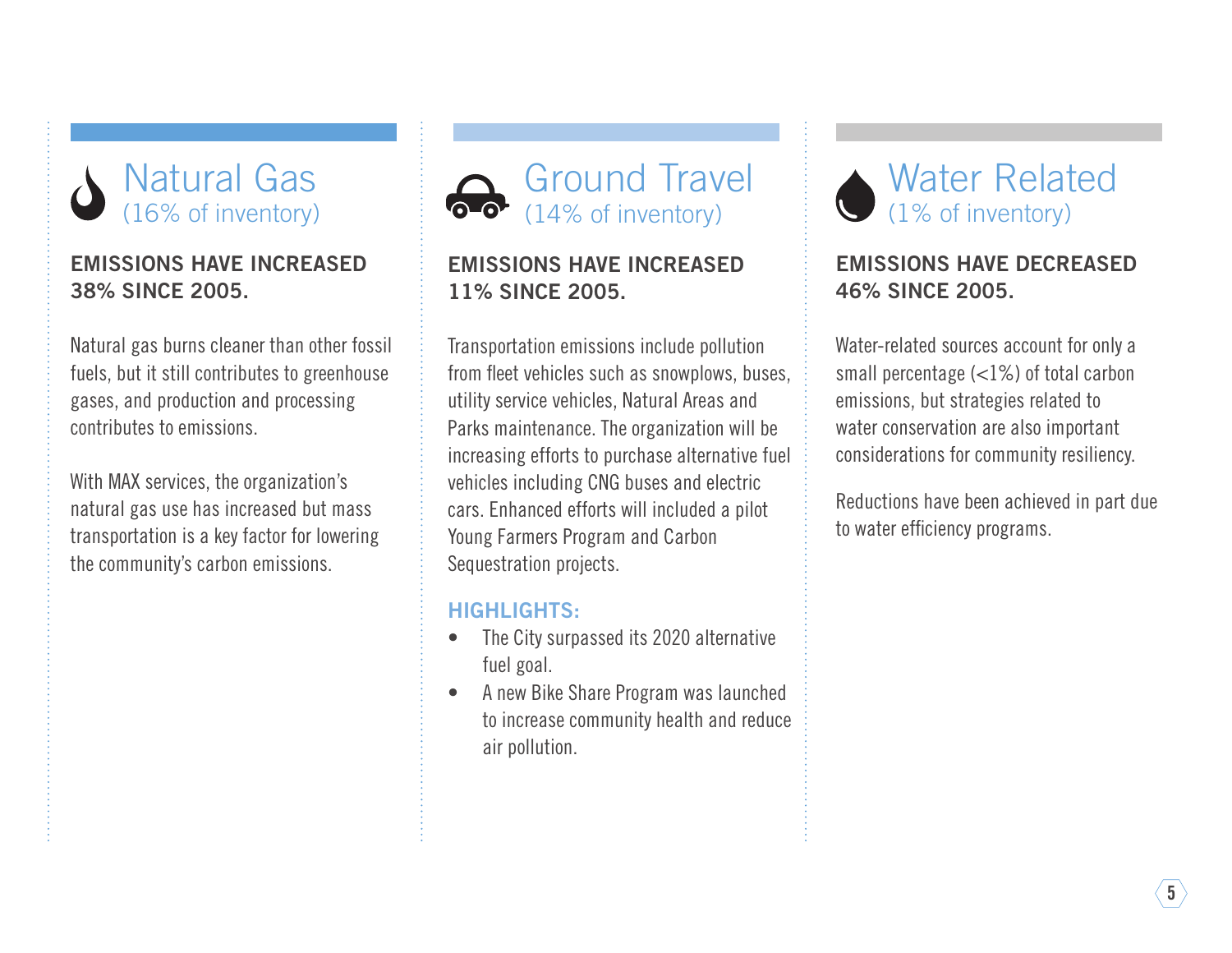Municipal Innovation, Carbon Reductions and 2015 Highlights

Municipal government carbon emissions have dropped by 3,851 metric tons equivalent of CO2 emissions. That's the equivalent of:



Energy supplying 407 homes



21 rail cars worth of coal burned



433,330 gallons of gasoline consumed



 $\ddot{\bullet}$ 

 $\overline{\mathsf{S}}$ 

## Looking Through a Triple-Bottom Line Lens

#### ENVIRONMENTAL **BENEFITS**

Lower carbon footprint results in lower NOx,SOx and VOC levels

#### **SOCIAL BENEFITS**

• Includes improved air quality which reduces frequency of allergies and asthma events



#### ECONOMIC **BENEFITS**

• Higher property value and reduced utility bills.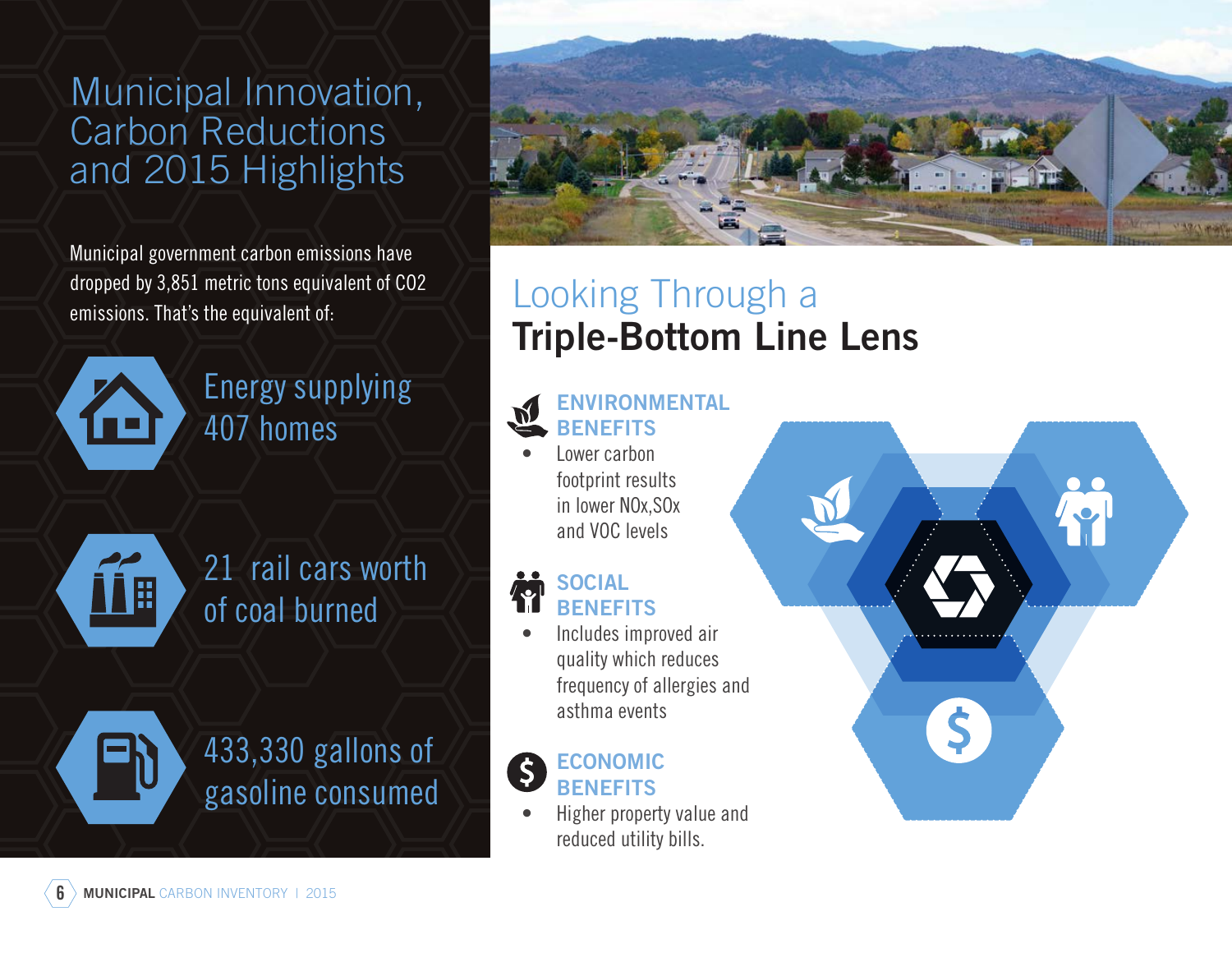# Action Plan for Sustainability

The City developed the 2004 Action Plan for Sustainability that defines the path to demonstrate the organization's commitment to climate action planning and systematic sustainability. In 2009, numerical targets were set for the top Municipal Sustainability Goals.

The internal Sustainability Core Team and Technical Task Forces focus on key strategies that include:

- **Carbon**
- Electricity and natural gas
- Alternative fuel use
- Solid waste reduction
- Education, messaging and outreach
- **Funding**
- **Biodiversity and** forest canopy (carbon sequestration)
- **Water**
- Sustainable purchasing
- Employee safety and health
- Local food

# Future Planning

Future planning will also include an expanded emphasis on:

Efforts around **adaptation and resiliency**, to improve the resiliency of our community such as increases in wildfires, floods, and health-threatening heat waves.

# $\langle \rangle$  A key effort in planning for our future is **ADAPTATION** and RESILIENCY.